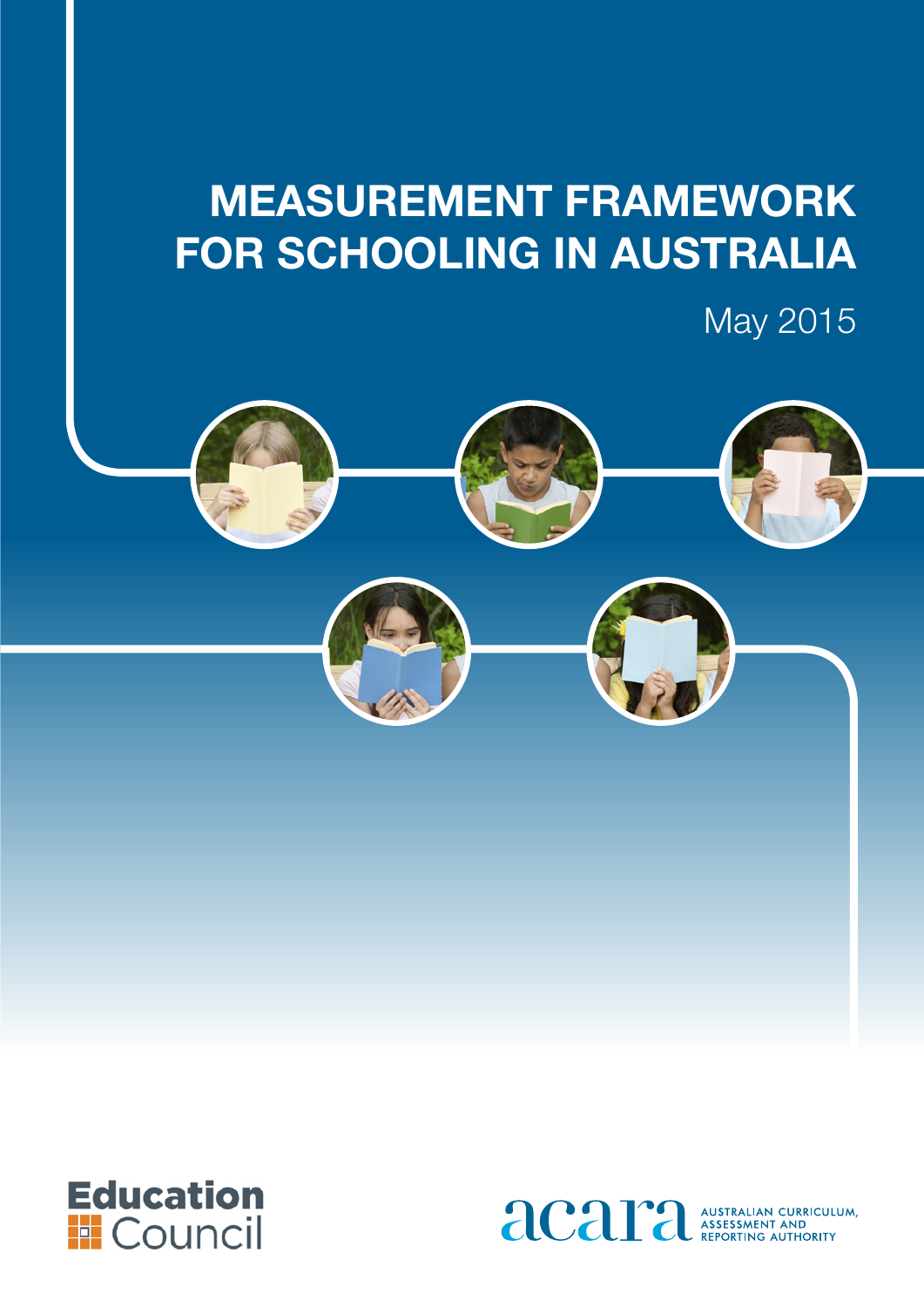#### **Measurement Framework for Schooling in Australia 2015**

© 2015 Australian Curriculum, Assessment and Reporting Authority

Address enquiries regarding copyright to: [info@acara.edu.au](mailto:info@acara.edu.au)

or

ACARA Level 10, 255 Pitt Street Sydney NSW 2000 Australia

Feedback on the *Measurement Framework for Schooling in Australia* should be sent to [info@acara.edu.au.](mailto:info@acara.edu.au)

Information about ACARA and its work can be found at [www.acara.edu.au.](http://www.acara.edu.au/)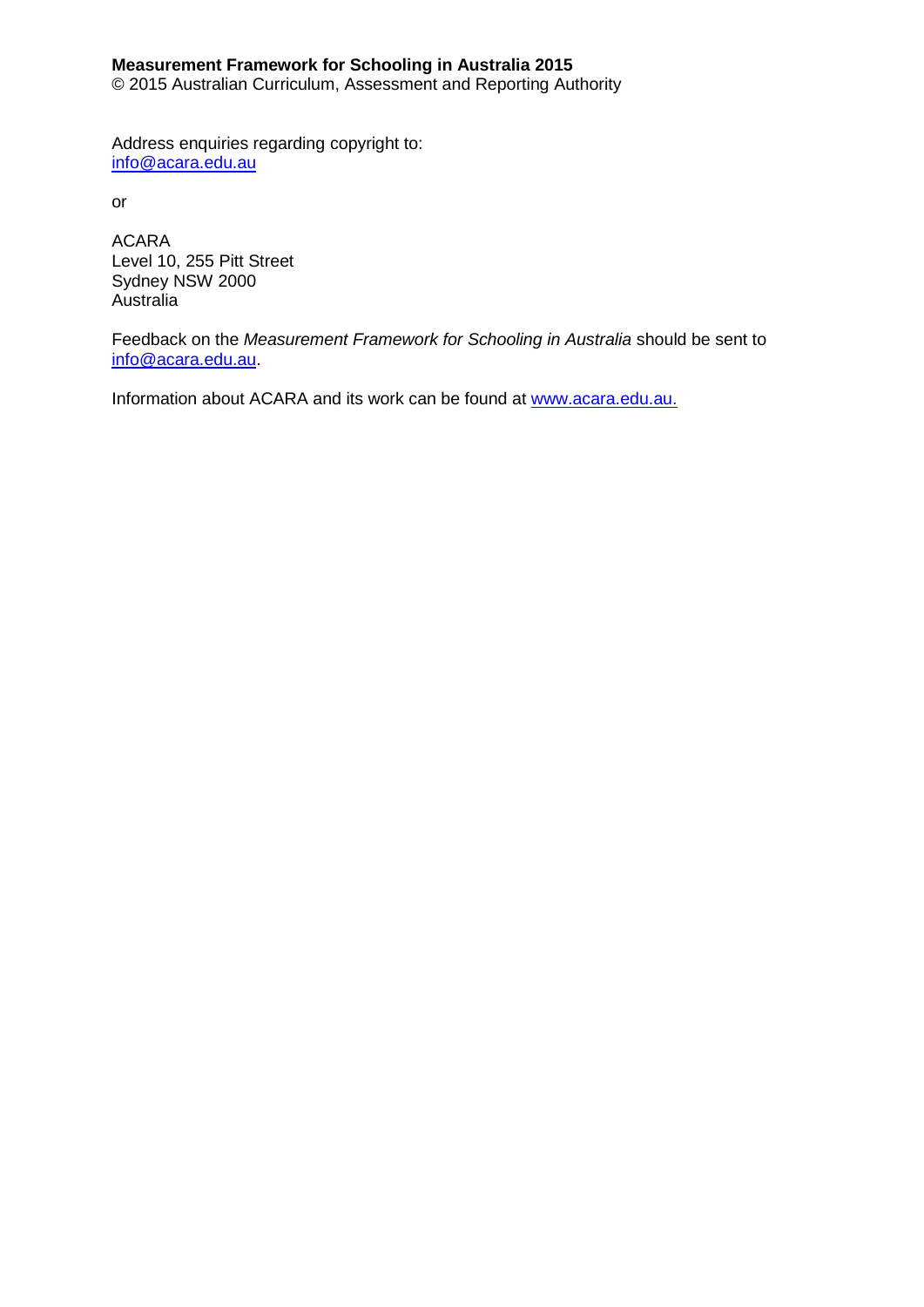## **Measurement Framework for Schooling in Australia**

## **May 2015**

## **Contents**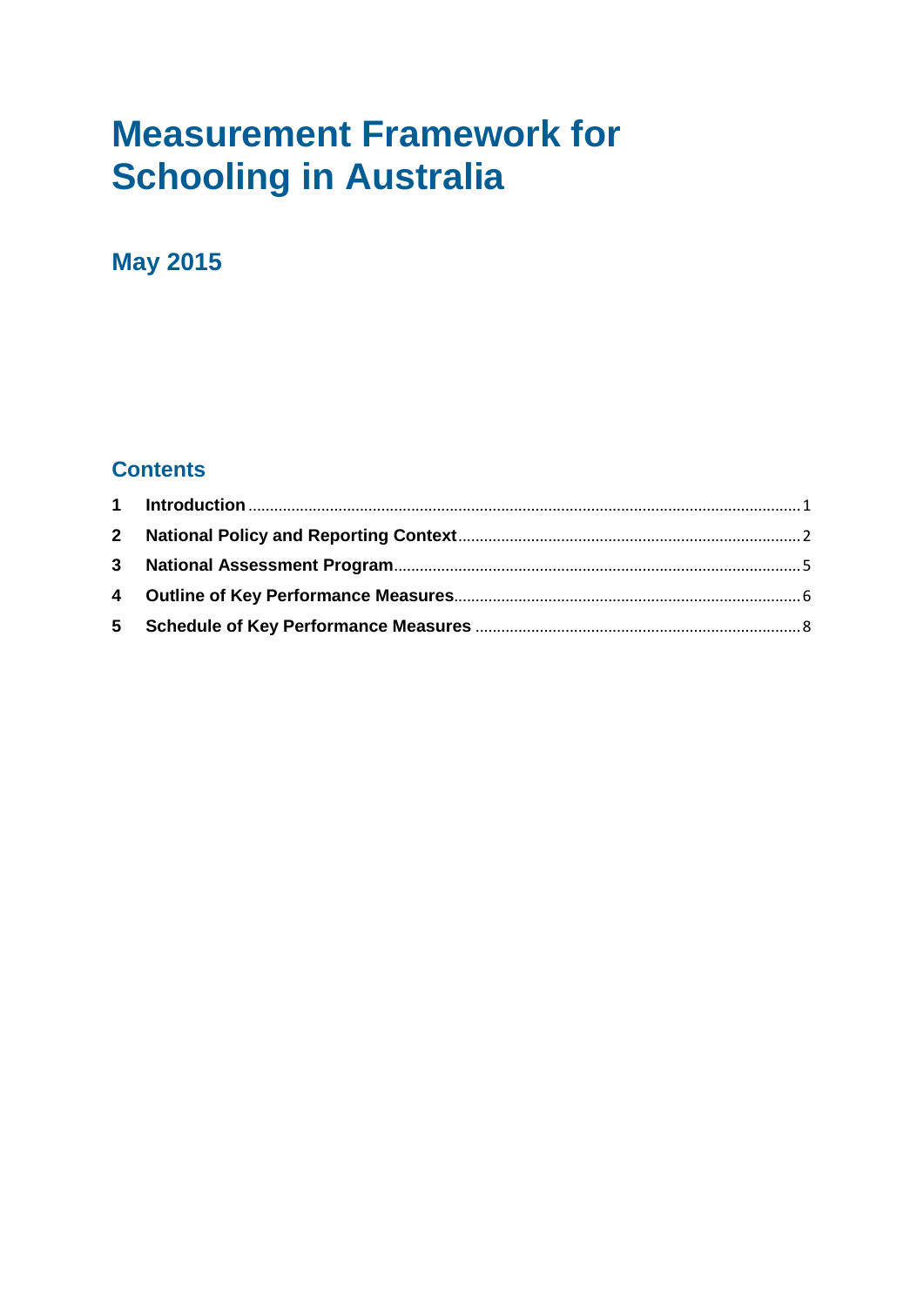### <span id="page-3-0"></span>**1 Introduction**

 $\overline{a}$ 

The *Measurement Framework for Schooling in Australia,* including the Schedule of Key Performance Measures, is the basis for reporting by Australian Education Ministers to the community on progress towards the Melbourne Declaration on Educational Goals for Young Australians, announced by Ministers in December 2008.

The measurement framework details national key performance measures (KPMs) for schooling, outlines the annual assessment and reporting cycle and underpins the *[National](http://www.acara.edu.au/reporting/reporting.html)  [Report on Schooling in Australia](http://www.acara.edu.au/reporting/reporting.html)* (ANR) released by Education Ministers*.* The framework also informs the *Report on Government Services* (ROGS) released by the Productivity Commission on behalf of the Council of Australian Governments (COAG).

The Education Council has delegated the Australian Curriculum, Assessment and Reporting Authority (ACARA) to monitor, and where necessary review, the existing national key performance measures for schools in light of the national goals outlined in the Melbourne Declaration, and the accountability requirements established in the intergovernment agreements of the National Education Agreement (NEA), the National Education Reform Agreement (NERA) and the *Australian Education Act 2013*. [1](#page-3-1)

The 2015 review of the measurement framework has included consideration of the accountability requirements of these intergovernmental agreements. The review has been conducted by ACARA in consultation with jurisdictions and school sectors and with other relevant government agencies.

The *Measurement Framework for Schooling in Australia 2015* replaces the *Measurement Framework for Schooling Australia [2](#page-3-2)012*, which is available on the ACARA website.<sup>2</sup>

Minor changes to the document may be approved by the Chief Executive Officer, ACARA. A full review of the framework will be undertaken by ACARA at least every three years.

The Education Council's *[Principles and Protocols for Reporting on Schooling in Australia](http://scseec.edu.au/site/DefaultSite/filesystem/documents/Reports%20and%20publications/Publications/Measuring%20and%20reporting%20student%20performance/Principles%20and%20protocols%20for%20reporting%20on%20schooling%20in%20Australia.pdf)* guides the practices and procedures used by all jurisdictions, ACARA and other agencies when reporting against the Measurement Framework.

<span id="page-3-2"></span><span id="page-3-1"></span><sup>1</sup> The ACARA Charter refers to the NEA or any successor agreement and the *Schools Assistance Act 2008.*  NERA is a successor agreement to the NEA. Reporting requirements of the NEA may continue to apply to those states and territories that are not signatories to the NERA. The *Australian Education Act 2013* replaces the *Schools Assistance Act 2008* with respect to non-government schools and also applies to government schools. 2 The 2010 edition of the framework is also on the ACARA website. Previous versions of the framework, formerly known as the *Measurement Framework for National Key Performance Measures*, are available on th[e SCSEEC](http://scseec.edu.au/archive/Publications/Publications-archive.aspx)  [archive](http://scseec.edu.au/archive/Publications/Publications-archive.aspx) website.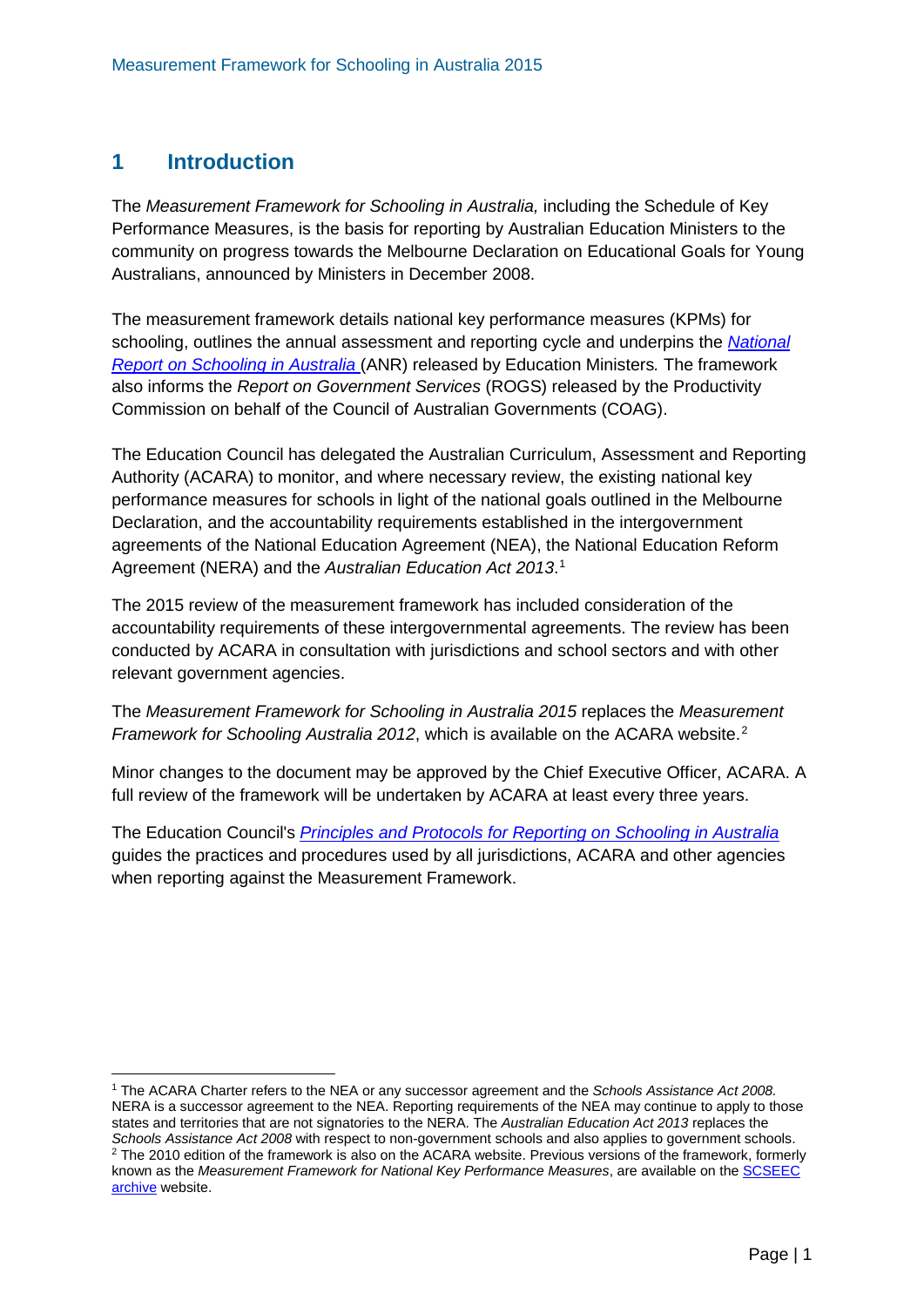## <span id="page-4-0"></span>**2 National Policy and Reporting Context**

The key national school education policy documents and reports, including the *Measurement Framework for Schooling in Australia*, relate to and reinforce each other. Their relationships and roles in policy formation, reporting, evaluation and review are summarised in the diagram (Figure 1) below and explained beneath the diagram.



## **National School Education Policy Framework**

#### *Key policy documents and reports*

#### *(i) Melbourne Declaration on Educational Goals for Young Australians*

The Measurement Framework provides the basis for the Australian and State and Territory governments to report on the performance of schooling in accordance with the *Melbourne Declaration on Educational Goals for Young Australians*. The Melbourne Declaration sets two educational goals for the period 2009 to 2018

- **Goal 1:** Australian schooling promotes equity and excellence
- **Goal 2:** All young Australians become successful learners, confident and creative individuals, and active and informed citizens.

The Melbourne Declaration includes a Commitment to Action in the following eight interrelated areas in order to support the achievement of the educational goals:

- developing stronger partnerships
- supporting quality teaching and school leadership
- strengthening early childhood education
- enhancing middle years development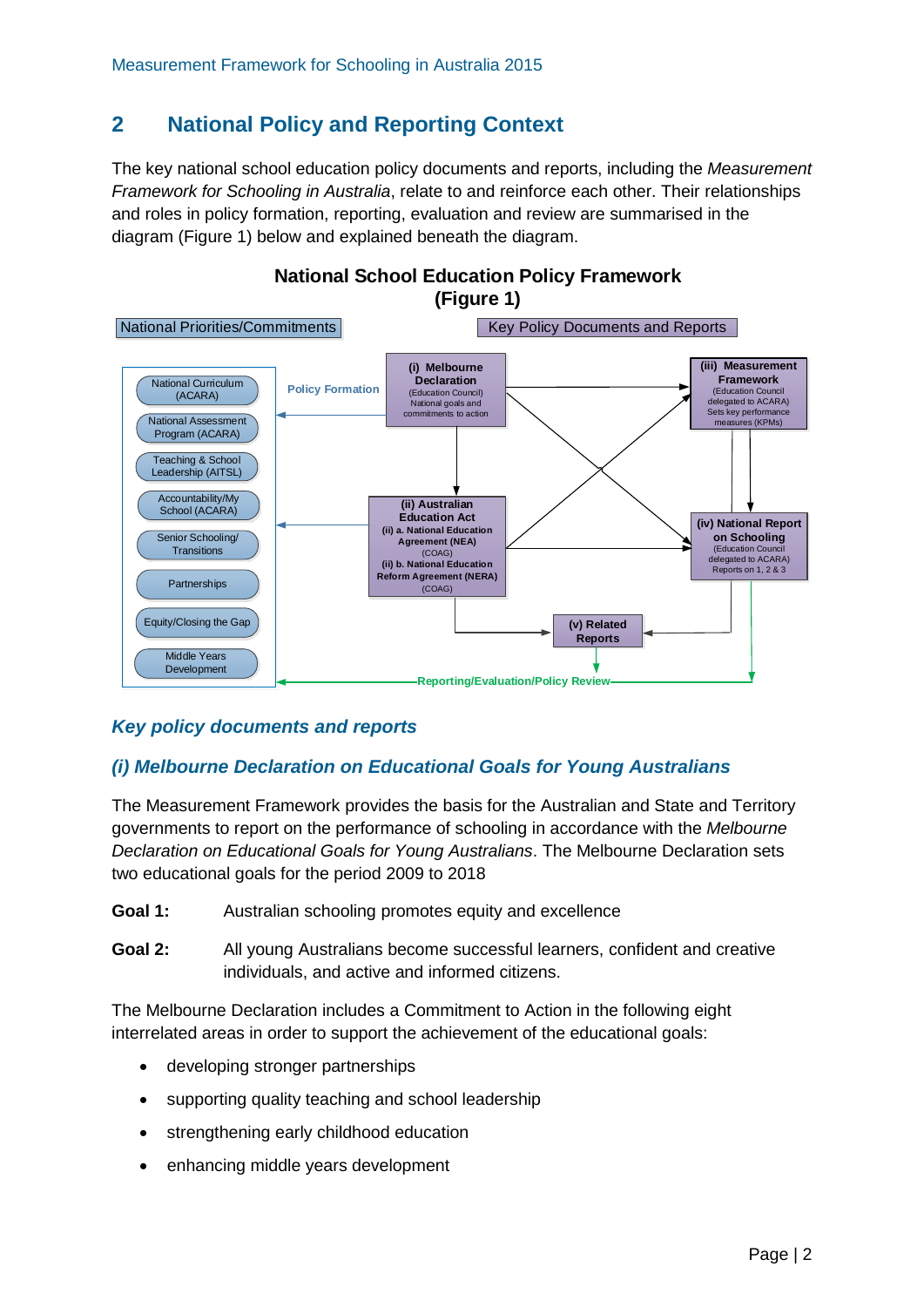- supporting senior years of schooling and youth transitions
- promoting world-class curriculum and assessment
- improving educational outcomes for Indigenous youth and disadvantaged young Australians, especially those from low socioeconomic backgrounds
- strengthening accountability and transparency.

The national policy priorities and commitments illustrated in Figure 1 arise from the Melbourne Declaration Commitment to Action.

#### **(ii) Australian Education Act and intergovernmental agreements on education**

The *Australian Education Act 2013* outlines the framework for Commonwealth funding to schools. The Act commenced on 1 January 2014.

The Act and its Regulations set out the funding expectations to ensure accountability and transparency to the community. Section 77 of the *Australian Education Act 2013* outlines the ongoing policy requirements for all approved authorities for schools. This includes the provision of information for the purposes of a national program to collect data on schools and school education.

The NEA articulates the following outcomes:

- all children are engaged in and benefiting from schooling
- young people are meeting basic literacy and numeracy standards, and overall levels of literacy and numeracy achievement are improving
- Australian students excel by international standards
- schooling promotes the social inclusion and reduces the educational disadvantage of children, especially Indigenous children
- young people make a successful transition from school to work and further study.

The NEA also specifies the following COAG targets:

- lift the Year 12 or equivalent or Certificate II attainment rate to 90 per cent by 2015
- lift the Year 12 or equivalent or Certificate III attainment rate to 90 per cent by 2020
- halve the gap for Indigenous students in reading, writing and numeracy by 2018
- at least halve the gap for Indigenous students in Year 12 or equivalent attainment rate by 2020.

The outcomes specified in the NERA are similar to those of the NEA, but with literacy and numeracy designated as an indicator that all children are engaged in and benefiting from schooling rather than as a separate outcome.

The NEA and NERA outcomes and COAG targets contribute, along with the Melbourne Declaration, to the national policy priorities and commitments illustrated in Figure 1.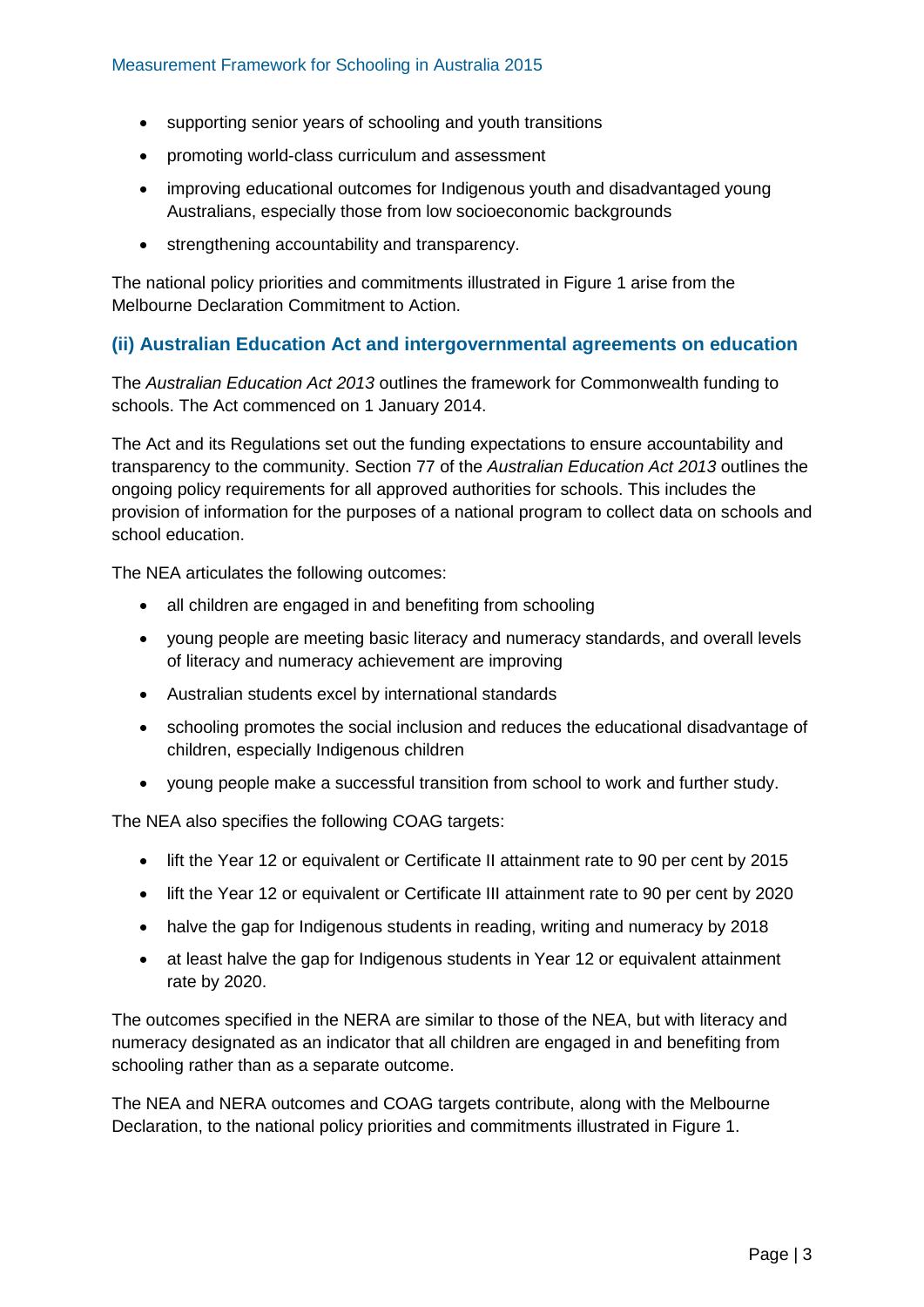Both the NEA and the NERA include performance reporting frameworks for monitoring and reporting on progress towards the achievement of agreed national goals. The NEA performance reporting framework includes an annual national report on the outcomes of schooling in Australia (the *National Report on Schooling in Australia)* covering the Melbourne Declaration and the Measurement Framework. The Measurement Framework is itself included as a schedule of the NEA.

#### *(iii) Measurement Framework for Schooling in Australia*

The *Measurement Framework for Schooling in Australia* (this document) details national key performance measures for schooling arising from the Melbourne Declaration goals and commitment to action and key performance measures that reflect COAG targets and indicators drawn from the performance reporting frameworks of the intergovernmental agreements on education. The Schedule of Key Performance Measures specifies the data sources for the key performance measures and outlines the reporting cycle for the period 2014–18.

#### *(iv) National Report on Schooling in Australia*

The *National Report on Schooling in Australia* (ANR) reports annually on progress towards the educational goals and commitment to action in the [Melbourne Declaration.](http://www.mceecdya.edu.au/verve/_resources/National_Declaration_on_the_Educational_Goals_for_Young_Australians.pdf) It reports directly on national policy initiatives and achievements arising from the commitment to action and is the main vehicle for reporting the nationally agreed key performance measures defined in the Measurement Framework. The report also provides a range of other statistical information on schooling in Australia and is published by ACARA on behalf of Education Ministers.

#### *(v) Related Reports*

Information relevant to the national KPMs is also reported in the annual *Report on Government Services* and in the biennial COAG report *Overcoming Indigenous Disadvantage: Key Indicators.* Other related reports include the annual NAPLAN national reports, public reports on student performance in NAP sample assessments and reports on the international sample assessments that are included in the NAP.

In addition to national reporting on school education, a number of indicators that correspond to the national KPMs, are reported at the school level on the *My School* website.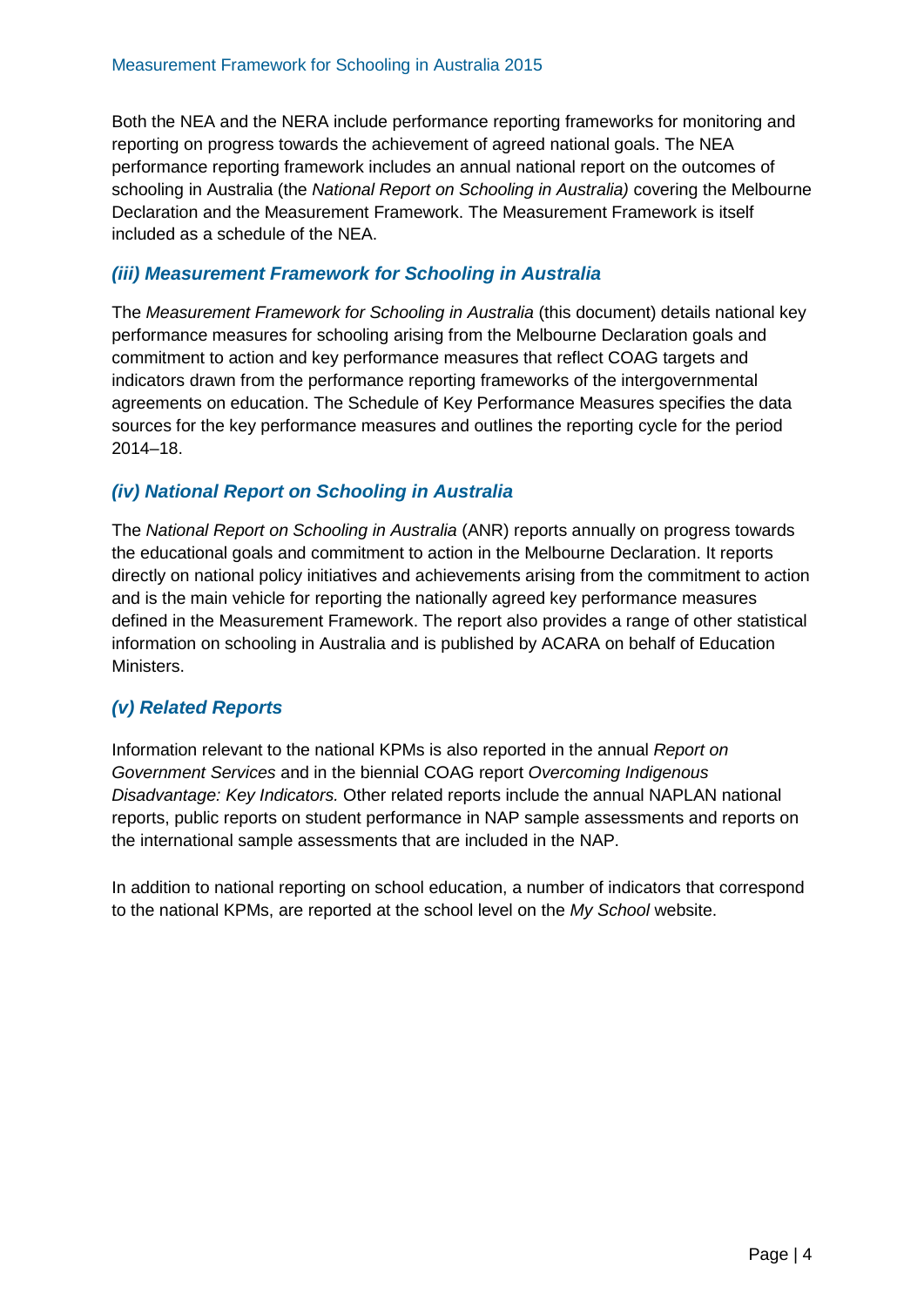#### <span id="page-7-0"></span>**3 National Assessment Program**

The Measurement Framework also specifies the annual assessment and reporting cycle for the National Assessment Program (NAP).

The National Assessment Program is a major component of the Measurement Framework and encompasses all assessments endorsed by education ministers. These assessments comprise:

- literacy and numeracy tests (NAPLAN)
- sample assessments in Civics and Citizenship, Information and Communication Technology (ICT) Literacy and Science Literacy (to 2017)
- Australia's participation in the Programme for International Student Assessment (PISA), Trends in International Mathematics and Science Study (TIMSS) and Progress in International Reading Literacy Study **(**PIRLS**).**

National standards are established within each element of the [National Assessment](http://www.nap.edu.au/)  [Program.](http://www.nap.edu.au/) 

#### *National Assessment Program—Literacy and Numeracy*

National standards for literacy and numeracy are minimum standards to be achieved at each year level under this program. For each year level, a minimum standard is defined and located on the common underlying NAPLAN scale. Students achieving the minimum standard have typically demonstrated only the basic elements of literacy and numeracy for their year level.

Within the NAPLAN scale, Band 2 is the minimum standard for Year 3, Band 4 is the minimum standard for Year 5, Band 5 is the minimum standard for Year 7 and Band 6 is the minimum standard for Year 9.

Further information about the NAPLAN national minimum standards is available on the [NAP website.](http://www.nap.edu.au/)

#### *National Assessment Program—Sample Assessments*

Proficient standards are established for the sample assessment components of the National Assessment Program, namely Civics and Citizenship, ICT Literacy, Science Literacy, PISA, TIMSS and PIRLS.

Proficient standards represent a 'challenging but reasonable' expectation of student achievement at a year level with students needing to demonstrate more than elementary skills expected at that year level.

The proficient standard for PISA (reading, mathematics and science) is Level 3 on the international PISA scales. The proficient standard for TIMSS (mathematics and science) is the Intermediate international benchmark on the TIMSS scales. The proficient standard for PIRLS (reading) is the Intermediate international benchmark on the PIRLS scales.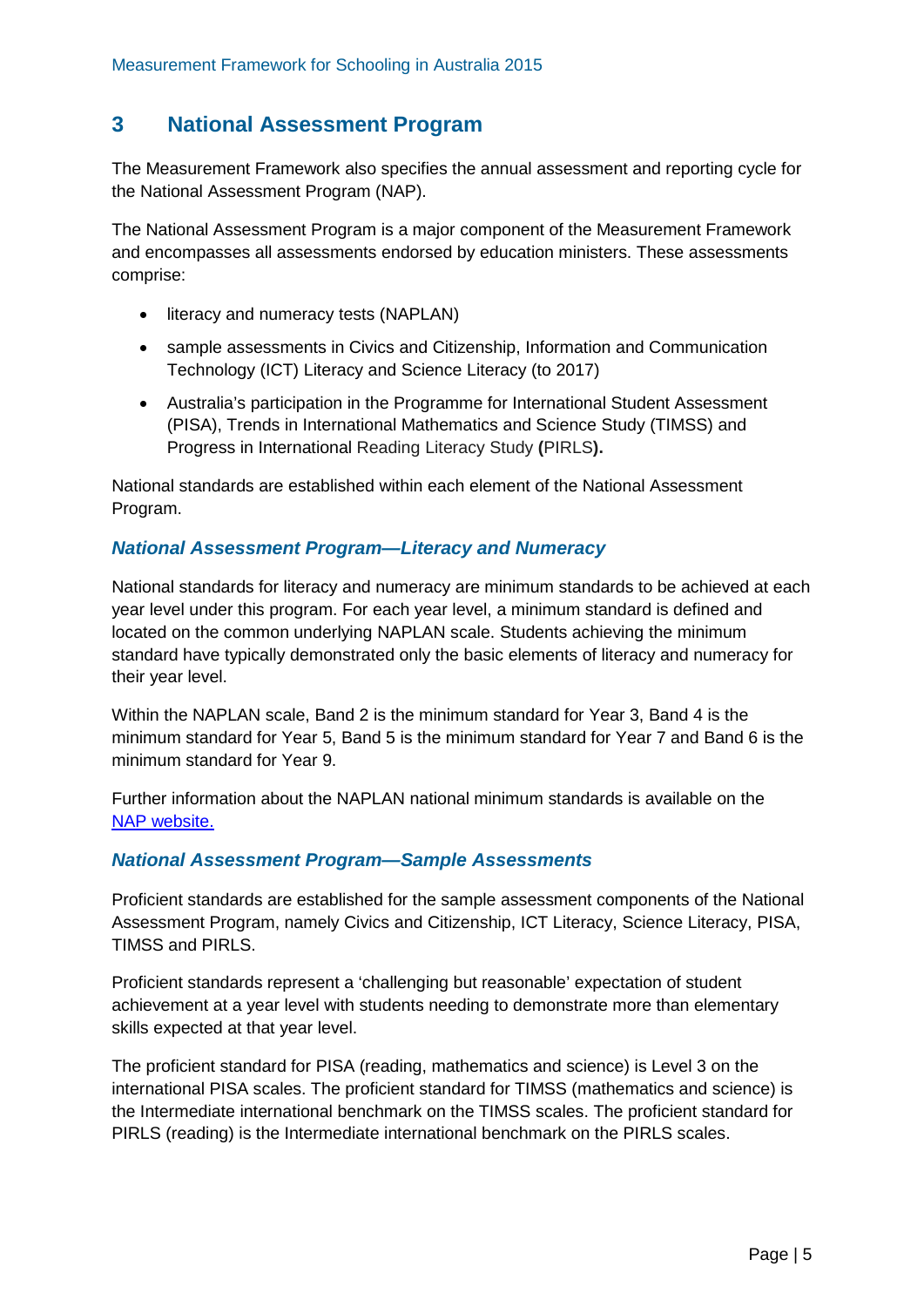#### <span id="page-8-0"></span>**4 Outline of Key Performance Measures**

The core of the Measurement Framework is the Schedule of KPMs. By intent, these KPMs are:

- strategic measures which provide nationally comparable data on aspects of performance critical to monitoring progress against the Melbourne Declaration and intergovernmental agreements on education.
- focused on student participation, achievement, attainment and equity
- based on sound and reliable assessment practice
- supportive of open and transparent reporting
- relevant and of interest to the public
- cost effective, practical to collect, and take account of the burden and impact that data collection may place on students, schools and schooling systems.

The agreed areas of performance monitoring include the following:

*Participation* with a focus on:

- enrolment in school
- student attendance
- participation in NAP assessments
- participation of young people in vocational education and training (VET) including VET in Schools
- participation by young people in post-school learning pathways and work.

Population-based participation measures provide evidence of the outcomes of schooling including transitions to work and further study and of the achievement of the National Youth Participation Requirement which requires all young people to participate in schooling to Year 10, and then participate full time in education, training or employment, or a combination of these activities, until age 17.

*Achievement in the National Assessment Program (NAP)*, with a focus on:

- literacy
- numeracy
- civics and citizenship
- ICT literacy
- science literacy.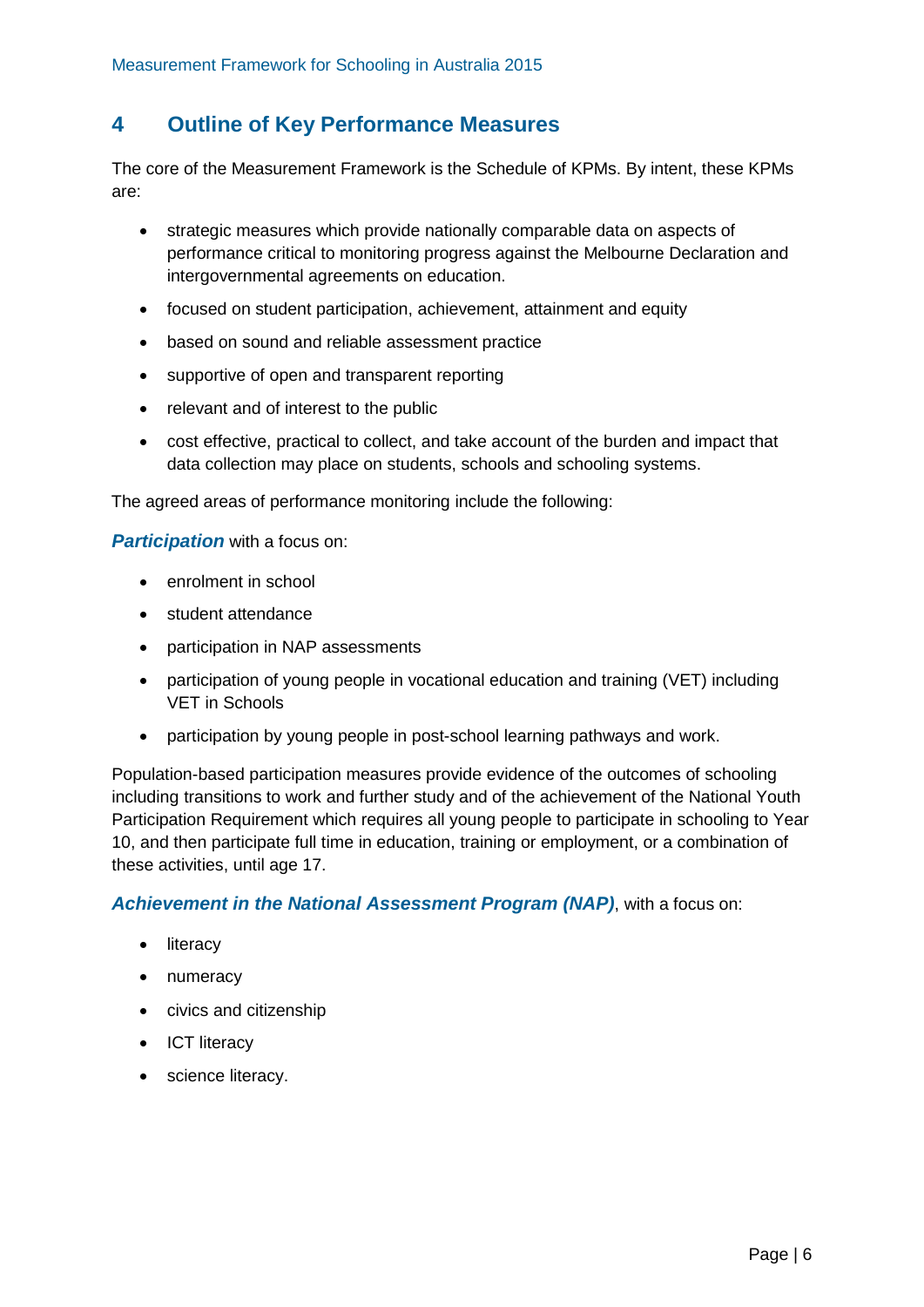*Attainment* with a focus on:

- school completion and attainment
- attainment of young people in post-school learning pathways.
- Population-based attainment measures provide evidence of the outcomes of schooling including transitions to further study.

*Equity* with a focus on:

- Indigenous status
- sex
- language background
- geographic location
- socioeconomic background
- disability.

With the exception of retention to Year 12 by Indigenous students, which relates to COAG targets for Closing the Gap, equity measures are not separately listed in the Schedule of Key Performance Measures but are derived, for reporting purposes, by disaggregating the measures for participation, achievement and attainment where it is possible and appropriate to do so. Measures are disaggregated as outlined in the *[Data Standards Manual: Student](http://www.acara.edu.au/reporting/data_standards_manual_student_background_characte.html)  [Background Characteristics](http://www.acara.edu.au/reporting/data_standards_manual_student_background_characte.html)* or other nationally agreed standards.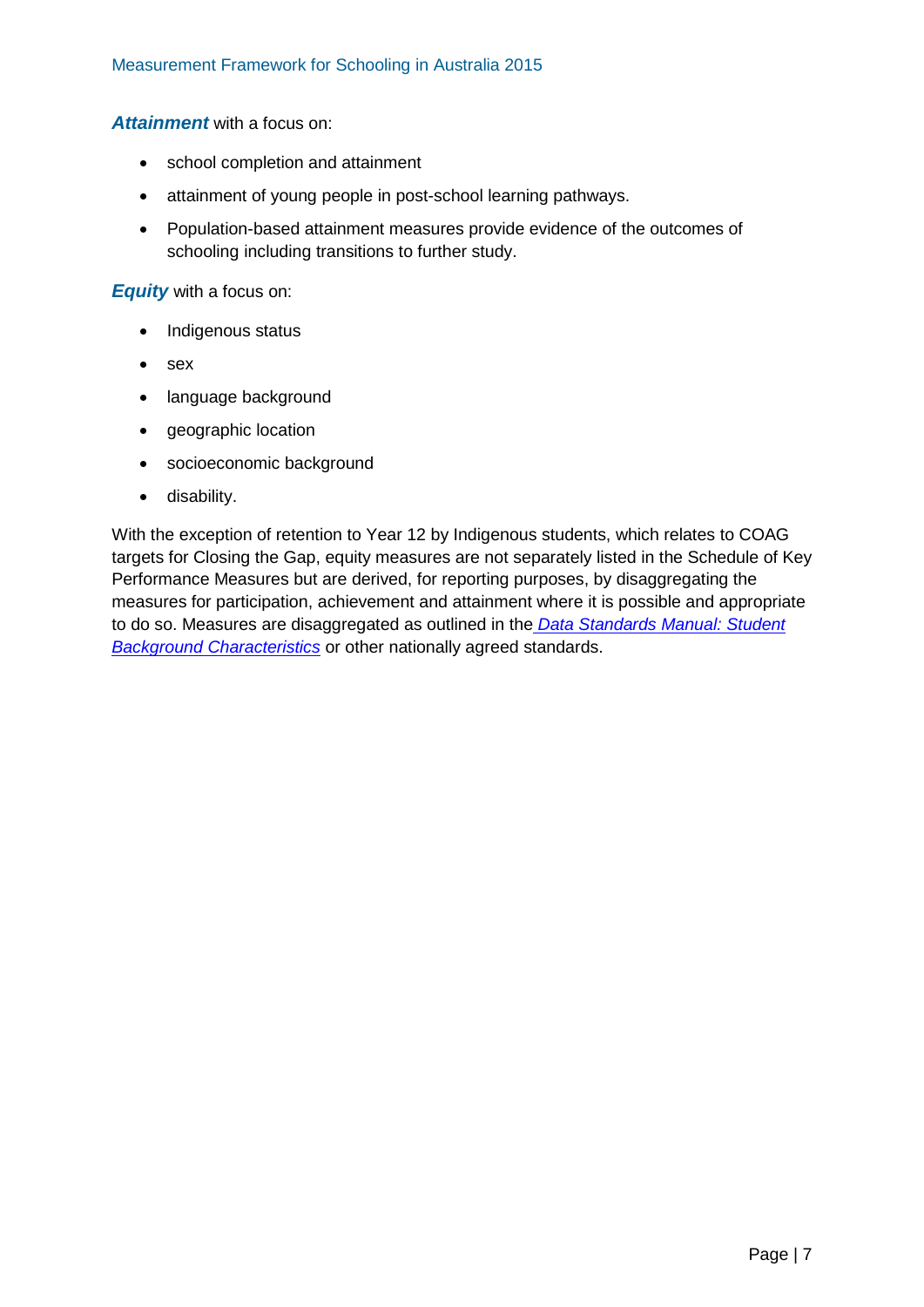## **5 Schedule of Key Performance Measures**

For reporting purposes, measures are disaggregated, where possible and appropriate, by Indigenous status, sex, language background, geographic location, socioeconomic background and disability.

<span id="page-10-0"></span>

| <b>Measures</b>                                                                                                                                                                                                                                | <b>Target population</b>                                   | Data source(s)                                                                                                 | <b>Frequency</b> | 2014 | 2015         | 2016 | 2017 | 2018 |  |
|------------------------------------------------------------------------------------------------------------------------------------------------------------------------------------------------------------------------------------------------|------------------------------------------------------------|----------------------------------------------------------------------------------------------------------------|------------------|------|--------------|------|------|------|--|
| 1. Student participation                                                                                                                                                                                                                       |                                                            |                                                                                                                |                  |      |              |      |      |      |  |
| (a) Enrolment<br>Proportion of children aged 6-15<br>years who are enrolled in school                                                                                                                                                          | 6-15-year-olds<br>(disaggregation by<br>jurisdiction only) | <b>National Schools</b><br><b>Statistics Collection;</b><br><b>ABS Estimated</b><br><b>Resident Population</b> | Annual           |      |              |      |      |      |  |
|                                                                                                                                                                                                                                                |                                                            | Census of<br>Population and<br>Housing                                                                         | Quinquennial     |      |              |      |      |      |  |
| (b) Attendance rate<br>The number of actual full-time<br>equivalent student-days<br>attended by full-time students in<br>Years 1-10 in Semester 1 as a<br>percentage of the total number<br>of possible student-days<br>attended in Semester 1 | Years $1-10$                                               | <b>National Student</b><br><b>Attendance Data</b><br>Collection (ACARA)<br>(administrative data)               | Annual           |      |              |      |      |      |  |
| <b>Attendance level</b><br>(C)<br>The proportion of full time<br>students in Years 1-10 whose<br>attendance rate in Semester 1 is<br>equal to or greater than 90 per<br>cent                                                                   | Years $1-10$                                               | <b>National Student</b><br><b>Attendance Data</b><br>Collection (ACARA)<br>(administrative data)               | Annual           |      | $\checkmark$ |      |      |      |  |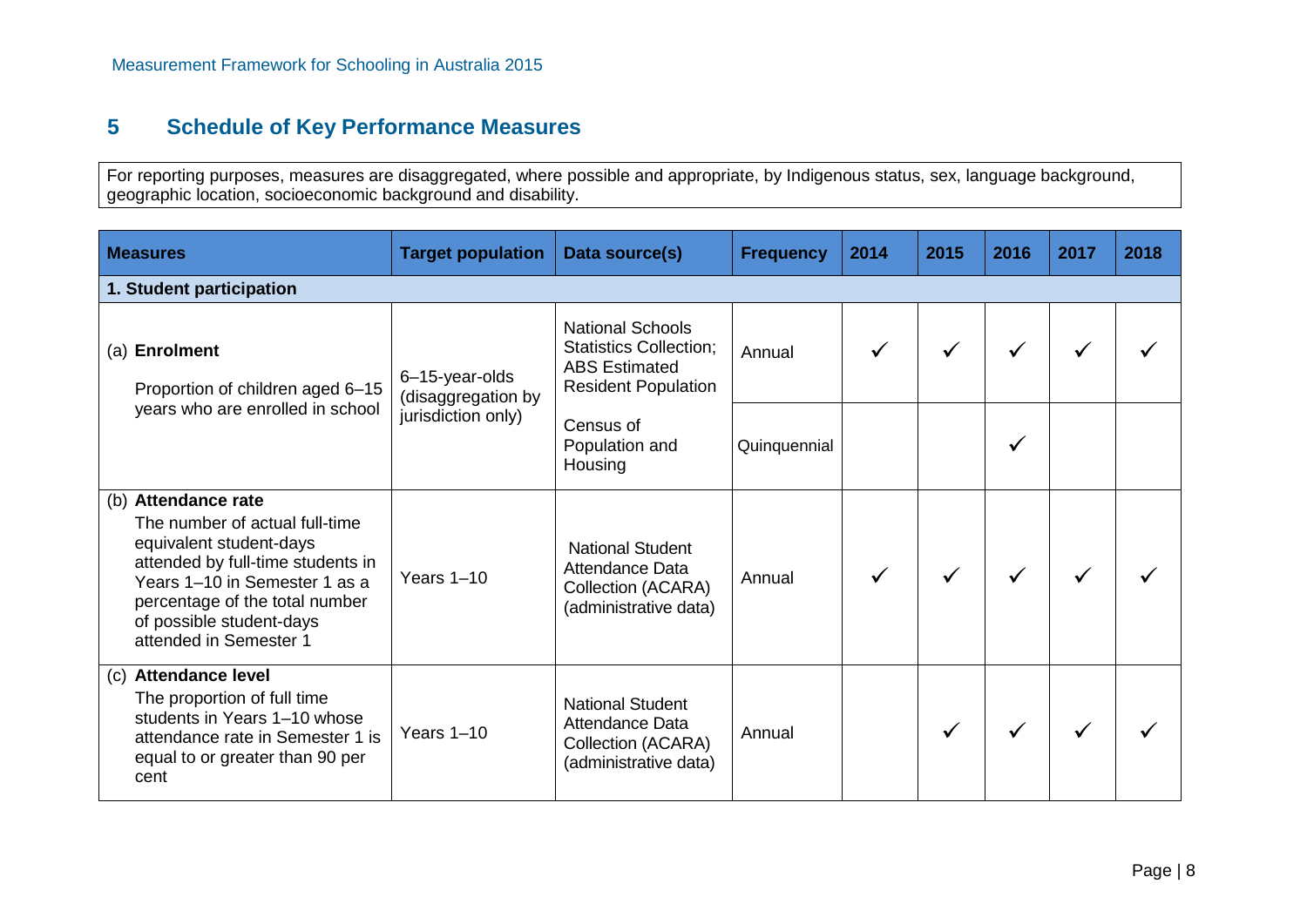| <b>Measures</b>                                                                                                                                                                                                                                                                                    | <b>Target population</b>                                                  | Data source(s)                                                                                                                                             | <b>Frequency</b> | 2014 | 2015 | 2016 | 2017 | 2018 |
|----------------------------------------------------------------------------------------------------------------------------------------------------------------------------------------------------------------------------------------------------------------------------------------------------|---------------------------------------------------------------------------|------------------------------------------------------------------------------------------------------------------------------------------------------------|------------------|------|------|------|------|------|
| (d) NAPLAN participation<br>Proportion of students<br>participating in NAPLAN for<br>Years 3, 5, 7 and 9 for Reading,<br><b>Writing and Numeracy</b>                                                                                                                                               | Years 3, 5, 7 and 9                                                       | <b>NAPLAN</b>                                                                                                                                              | Annual           |      |      |      |      |      |
| (e) Apparent retention rates from<br>Year 10 to Year 12                                                                                                                                                                                                                                            | Indigenous school<br>students (cf. non-<br>Indigenous school<br>students) | <b>National Schools</b><br><b>Statistics Collection</b>                                                                                                    | Annual           |      |      |      |      |      |
| Participation of young people<br>(f)<br>in VET including VET in<br><b>Schools</b><br>Proportion of the population<br>aged 15-19 years who in the<br>calendar year successfully<br>completed at least one unit of<br>competency as part of a VET<br>qualification at AQF Certificate II<br>or above | 15-19-year-olds                                                           | <b>NCVER</b> national<br>VET provider<br>collection; NCVER<br>national VET in<br>Schools collection;<br><b>ABS Estimated</b><br><b>Resident Population</b> | Annual           |      |      |      |      |      |
| (g) Proportion of 15-19-year-olds in<br>full-time education or training, in<br>full-time work, or both in part-                                                                                                                                                                                    |                                                                           | ABS Survey of<br><b>Education and Work</b>                                                                                                                 | Annual           |      |      |      |      |      |
| time work and part-time<br>education or training                                                                                                                                                                                                                                                   | 15-19-year-olds                                                           | Census of<br>Population and<br>Housing                                                                                                                     | Quinquennial     |      |      |      |      |      |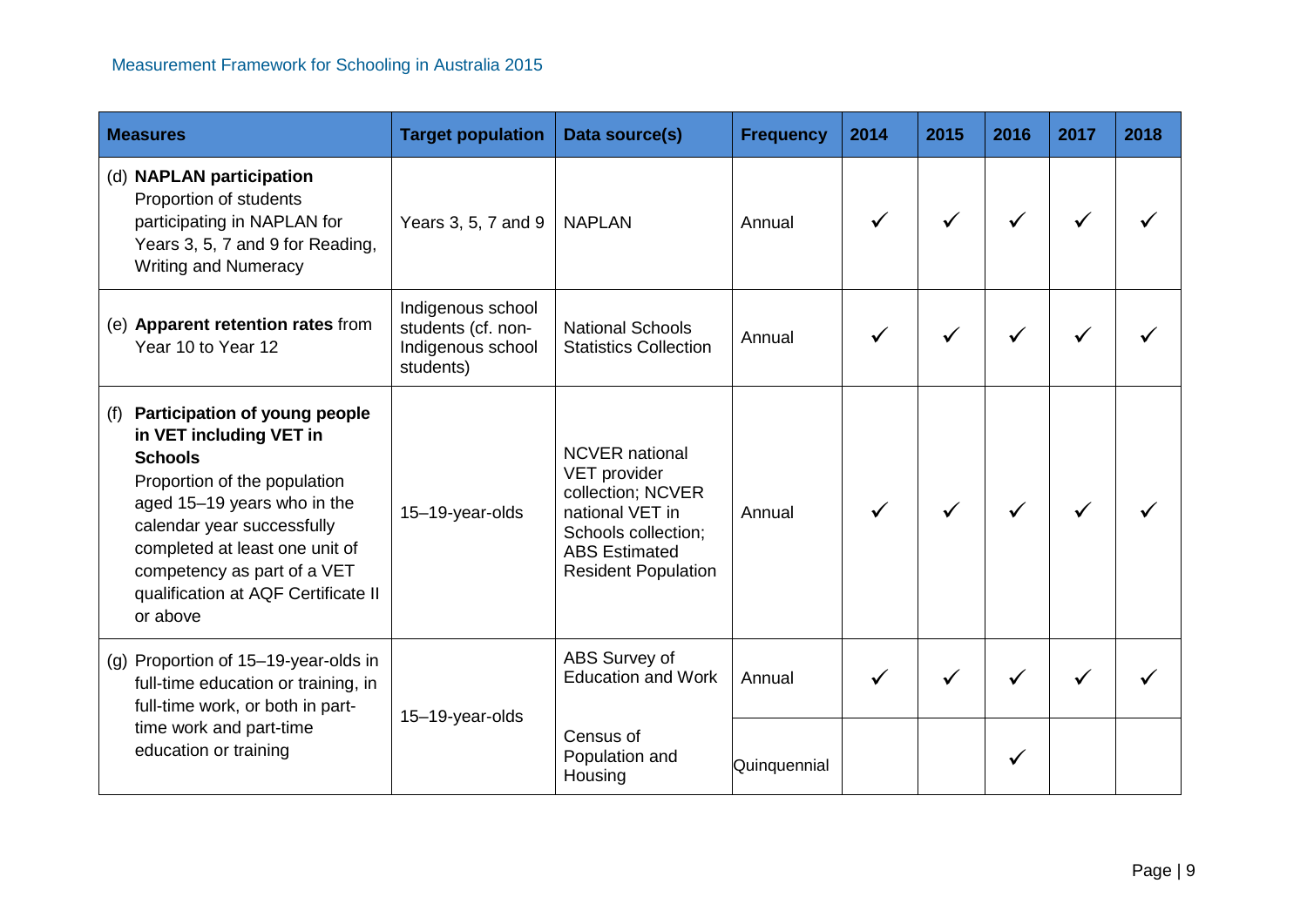| <b>Measures</b>                                                                                                                                                       | <b>Target population</b>                                       | Data source(s)                             | <b>Frequency</b> | 2014         | 2015 | 2016 | 2017         | 2018 |  |
|-----------------------------------------------------------------------------------------------------------------------------------------------------------------------|----------------------------------------------------------------|--------------------------------------------|------------------|--------------|------|------|--------------|------|--|
| (h) Proportion of 20-24-year-olds in<br>full-time education or training, in<br>full-time work, or both in part-                                                       | 20-24-year-olds                                                | ABS Survey of<br><b>Education and Work</b> | Annual           |              |      |      |              |      |  |
| time work and part-time<br>education or training                                                                                                                      |                                                                | Census of<br>Population and<br>Housing     | Quinquennial     |              |      |      |              |      |  |
| Proportion of 17-24-year olds<br>(i)<br>who have left school that are in<br>full-time education or training, in                                                       | 17-24-year-olds                                                | ABS Survey of<br><b>Education and Work</b> | Annual           |              |      |      |              |      |  |
| full-time work, or both in part-<br>time work and part-time<br>education or training                                                                                  | who have left<br>school                                        | Census of<br>Population and<br>Housing     | Quinquennial     |              |      | ✓    |              |      |  |
|                                                                                                                                                                       | 2. Student achievement: National Assessment Program - Literacy |                                            |                  |              |      |      |              |      |  |
| (a) Proportion of students achieving<br>at or above the national<br>minimum standard for reading:<br>Year 3-Band 2<br>Year 5-Band 4<br>Year 7-Band 5<br>Year 9-Band 6 | Years 3, 5, 7 and 9                                            | <b>NAPLAN</b>                              | Annual           |              |      |      |              |      |  |
| (b) NAPLAN mean scale scores for<br>reading                                                                                                                           | Years 3, 5, 7 and 9                                            | <b>NAPLAN</b>                              | Annual           | $\checkmark$ |      |      | $\checkmark$ |      |  |
| (c) Proportion of students achieving<br>at or above the national<br>minimum standard for writing:<br>Year 3-Band 2<br>Year 5-Band 4<br>Year 7-Band 5<br>Year 9-Band 6 | Years 3, 5, 7 and 9                                            | <b>NAPLAN</b>                              | Annual           |              |      |      |              |      |  |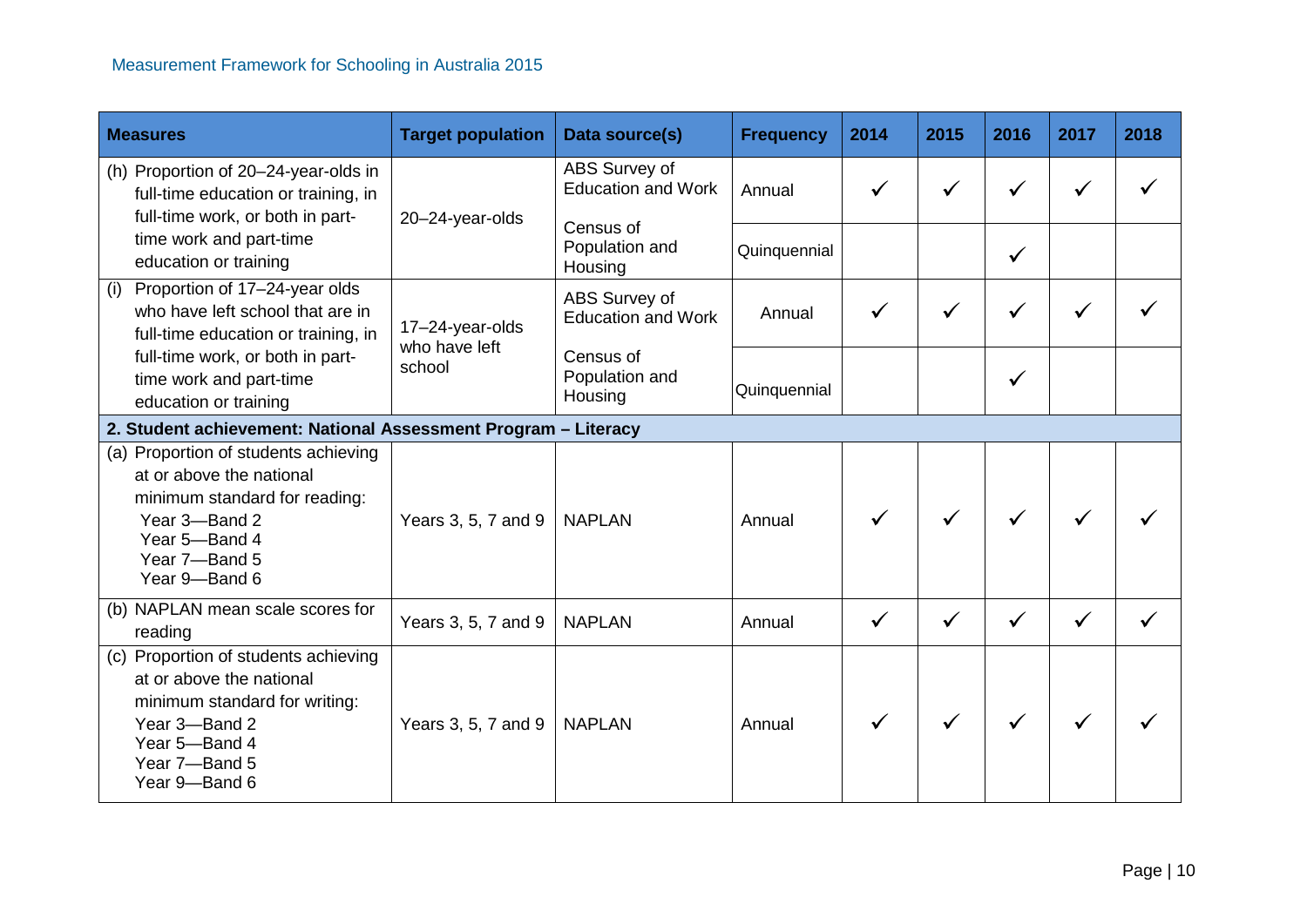| <b>Measures</b>                                                                                                                                                           | <b>Target population</b> | Data source(s) | <b>Frequency</b> | 2014         | 2015         | 2016         | 2017         | 2018 |
|---------------------------------------------------------------------------------------------------------------------------------------------------------------------------|--------------------------|----------------|------------------|--------------|--------------|--------------|--------------|------|
| (d) NAPLAN mean scale scores for<br>writing                                                                                                                               | Years 3, 5, 7 and 9      | <b>NAPLAN</b>  | Annual           | $\checkmark$ | $\checkmark$ | ✓            | $\checkmark$ |      |
| (e) Proportion of students achieving<br>at or above the proficient<br>standard (Level 3) on the OECD<br>PISA combined reading scale                                       | 15-year-old<br>students  | <b>PISA</b>    | Triennial        |              | ✓            |              |              |      |
| Proportion of students achieving<br>(f)<br>at or above the proficient<br>standard (Intermediate<br>international benchmark) in<br><b>PIRLS</b>                            | Year <sub>4</sub>        | <b>PIRLS</b>   | Quinquennial     |              |              |              |              |      |
| 3. Student achievement: National Assessment Program - Numeracy                                                                                                            |                          |                |                  |              |              |              |              |      |
| (a) Proportion of students achieving<br>at or above the national<br>minimum standard for<br>numeracy:<br>Year 3-Band 2<br>Year 5-Band 4<br>Year 7-Band 5<br>Year 9-Band 6 | Years 3, 5, 7 and 9      | <b>NAPLAN</b>  | Annual           |              |              |              |              |      |
| (b) NAPLAN mean scale scores for<br>numeracy                                                                                                                              | Years 3, 5, 7 and 9      | <b>NAPLAN</b>  | Annual           | $\checkmark$ | ✓            | $\checkmark$ | $\checkmark$ |      |
| (c) Proportion of students achieving<br>at or above the proficient<br>standard (Level 3) on the OECD<br>PISA combined mathematics<br>scale                                | 15-year-old<br>students  | <b>PISA</b>    | Triennial        |              | ✓            |              |              |      |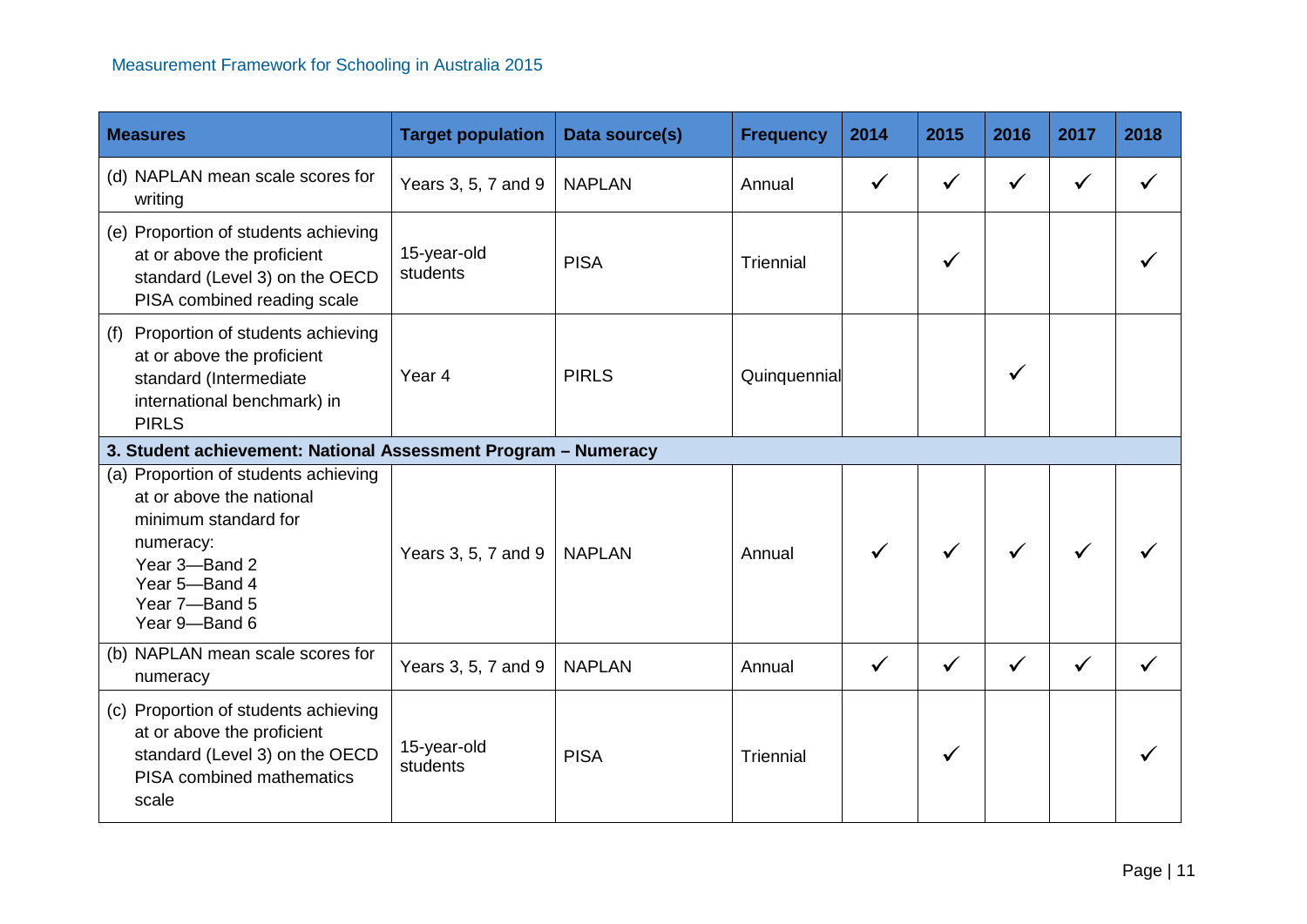| <b>Measures</b>                                                                                                                                                    | <b>Target population</b> | Data source(s)            | <b>Frequency</b> | 2014 | 2015 | 2016 | 2017 | 2018 |
|--------------------------------------------------------------------------------------------------------------------------------------------------------------------|--------------------------|---------------------------|------------------|------|------|------|------|------|
| (d) Proportion of students achieving<br>at or above the proficient<br>standard (Intermediate<br>international benchmark) on the<br><b>TIMSS mathematics scales</b> | Years 4 and 8            | <b>TIMSS</b>              | Quadrennial      |      | ✓    |      |      |      |
| 4. Student achievement: National Assessment Program - Science Literacy                                                                                             |                          |                           |                  |      |      |      |      |      |
| (a) Proportion of students achieving<br>at or above the proficient<br>standard (Level 3.2) in Science<br>Literacy                                                  | Year <sub>6</sub>        | NAP - Science<br>Literacy | Triennial        |      |      |      |      |      |
| (b) Proportion of students achieving<br>at or above the proficient<br>standard (Level 3) on the OECD<br>PISA combined scientific literacy<br>scale                 | 15-year-old<br>students  | <b>PISA</b>               | Triennial        |      | √    |      |      |      |
| (c) Proportion of students achieving<br>at or above the proficient<br>standard (Intermediate<br>international benchmark) on the<br><b>TIMSS science scales</b>     | Years 4 and 8            | <b>TIMSS</b>              | Quadrennial      |      | ✓    |      |      |      |